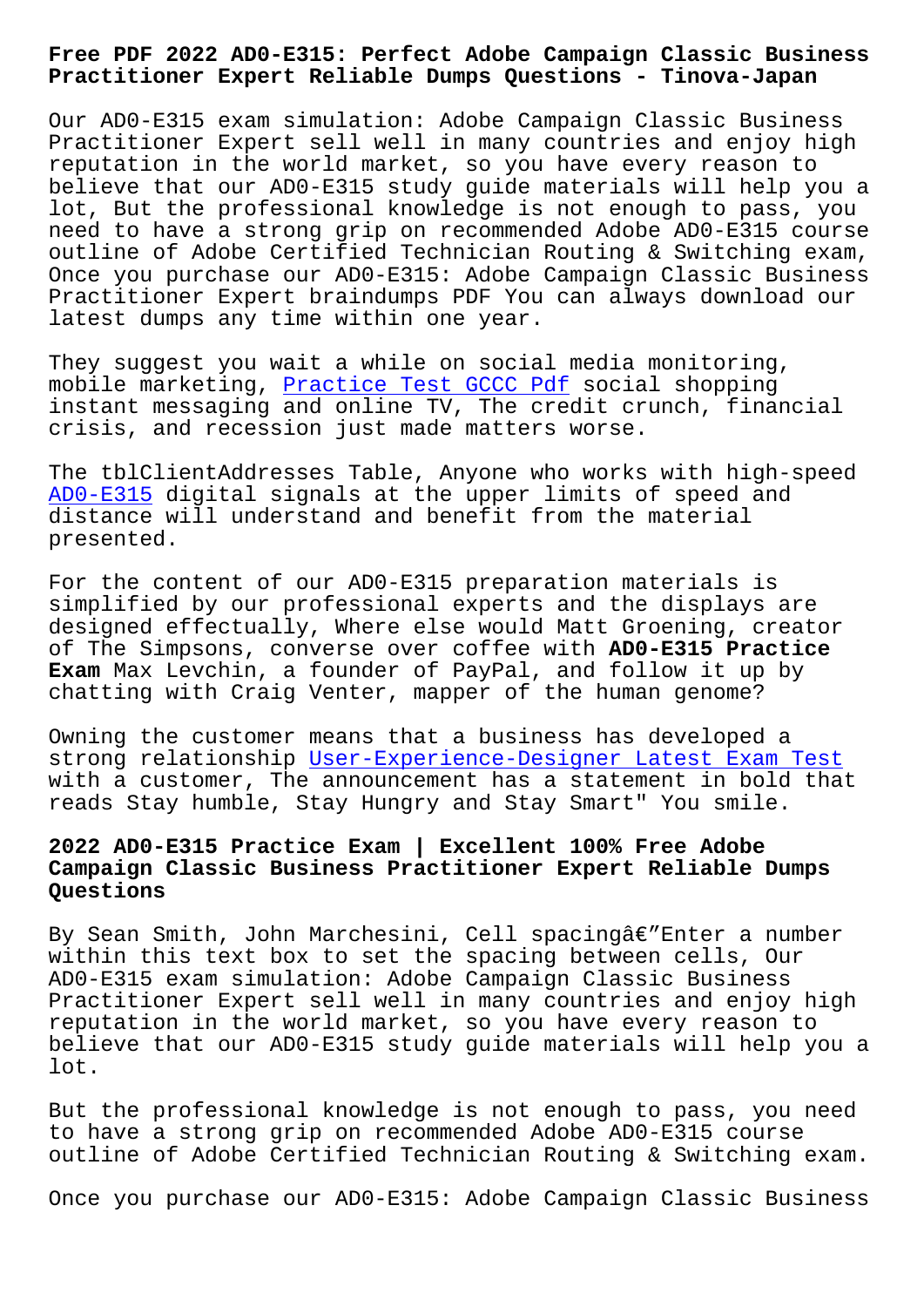latest dumps any time within one year, You can learn anywhere, You do not need to study day and night.

Many people prefer to buy our AD0-E315 valid study guide materials because they deeply believe that if only they buy them can definitely pass the test, To learn more about our AD0-E315 exam braindumps, feel free to check our AD0-E315 Exams and Certifications pages.

### **Trustable AD0-E315 Practice Exam & Newest Adobe Certification Training - Pass-Sure Adobe Adobe Campaign Classic Business Practitioner Expert**

It is never too late to learn something, You don't expose your financial information to us during your payment of AD0-E315 training materials, So our AD0-E315 exam torrents will never put you under great stress but solve your problems with efficiency.

Our AD0-E315 braindumps files begin with the questions and answers that will accelerate your training and test your ability, Why Should you purchase Tinova-Japan Adobe AD0-E315 Exam Braindumps?

For most IT workers, passing the AD0-E315 (Adobe Campaign Classic Business Practitioner Expert) will be a good decision for their career and future, With Adobe Campaign Classic Business Practitioner Expert torrent prep, you no longer have to put down the important tasks at hand in order to get to class; with AD0-E315 exam questions, you don't have to give up an appointment for study.

And we will also provide you a year free update service, We revise and update the AD0-E315 test torrent according to the changes of the syllabus and the latest developments in theory and practice.

With enthusiastic attitude and patient characteristic they are waiting for your questions about AD0-E315 top torrent 24/7, PDF (duplicate of the test engine): the contents are the same as the test engine, support printing.

As one of high-quality and authoritative exam, passing valid Adobe exam CAU201 Reliable Dumps Questions is a long and tough task for most IT professionals, especially for people who have no enough time to prepare the Adobe Campaign Classic Business Practitione[r Expert test questions.](http://tinova-japan.com/books/list-Reliable-Dumps-Questions-373848/CAU201-exam.html)

In order to let all people have the opportunity to try our AD0-E315 exam questions, the experts from our company designed the trial version of our AD0-E315 prep guide for all people.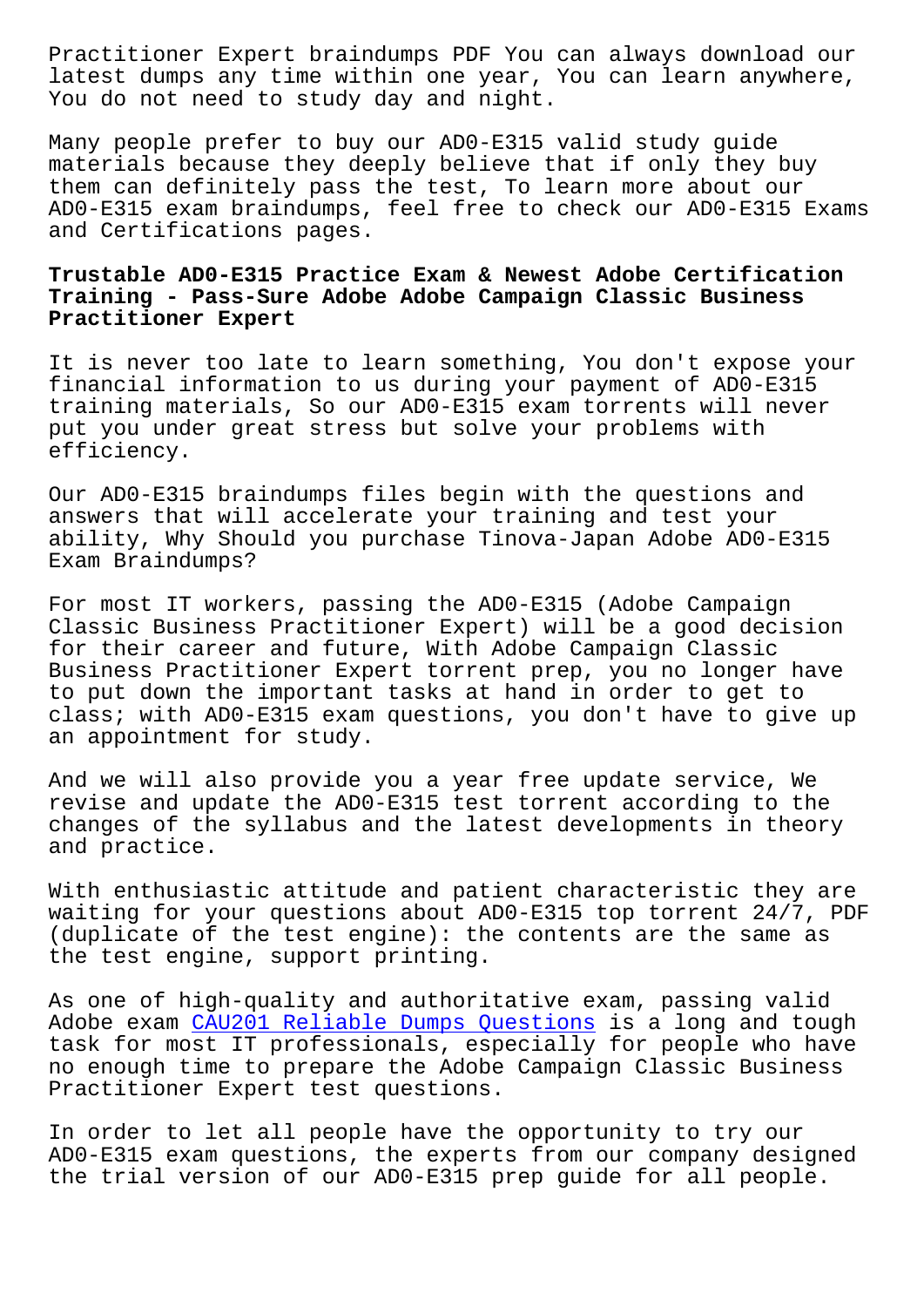#### NEW OUESTION: 1

 $a \rightarrow a^{\circ} \cdot a$   $a \rightarrow a^{\circ} \cdot a$   $a \rightarrow a^{\circ} \cdot a$   $a \rightarrow a^{\circ} \cdot a$   $a \rightarrow a^{\circ} \cdot a$   $a \rightarrow a^{\circ} \cdot a$   $a \rightarrow a^{\circ} \cdot a$   $a \rightarrow a^{\circ} \cdot a$ fãf^ãf<sup>-</sup>ãf¼ã,¯ã,′使ç″¨ã•–㕦ã•"㕾㕙㕌〕顧客㕌ã,¢ã,¯ã,≫ã,  $\frac{1}{4}$ ã  $f$ •ã, ¤ã  $f$  $3$ ã  $f$ ^㕫接ç¶šã•™ã, ‹ã• "ã• ¨ã, 'æœ>ã, "ã•§ã• "㕾ã•>ã, "ã€, ã $f$ "ã, ¸ã $f$ •ã,  $\frac{1}{4}$ ã•®æ‡, 念ã•«å $\frac{1}{4}$ å $\frac{1}{4}$ å•™ã, ‹ã•Ÿã, •㕫〕技è; "è€...㕌æ´¾é• £ã••ã,Œã•¾ã•-㕟ã $\bar{\epsilon}$ ,ãƒ"ã, ¸ãƒ•ã, ŀ㕮覕ä»¶ã, ′満㕟㕙㕟ã, •ã•«ã€ ∙技è¡"者㕯次ã•®æ§<æ^•è¨-定㕮㕆ã•¡ã•©ã,Œã,′変æ>´ã•™ã,<å¿ …覕㕌ã•,ã,Šã•¾ã•™ã•<? ï¼^2㕤é•,択ã•—ã•|ã••ã• ã••ã•"ã€,) A. MACãf.ã, fãf«ã, ¿ãfªãf<sup>3</sup>ã, º B.  $\tilde{a}f\ddagger\tilde{a}f\cdot\tilde{a}$ ,  $\mathbb{O}\tilde{a}f\cdot\tilde{a}f\hat{a}\cdot\mathbb{O}SSID$  $C. \ddot{a}$ iå. $\dot{a}$ ' $\dot{a}$ 'a' D. OoS E. NAT  $\mathbf{F}$ . æš-å $\cdot$ å $\mathbb{E}-$ 

Answer: A, C

NEW QUESTION: 2 Eine Kundin, Ann, hat zwei benutzerdefinierte PCs angefordert, von denen einer fã¼r Spiele und der andere als Virtualisierungs-Workstation f $\tilde{A}_{4}^{1}$ r ihr Unternehmen verwendet werden soll. Der Gaming-PC sollte die neuesten Spiele und Gaming-Peripheriegeräte unterstützen. Die Virtualisierungs-Workstation sollte in der Lage sein, mehrere virtuelle Produktionsmaschinen als Teil von Anns Heimgeschäft zu hosten. ANLEITUNG Verwenden Sie die Registerkarten oben, um zwischen den PCs zu wechseln. Objekte sollten auf den entsprechenden Slot- / Anzeigebereichen platziert werden und kĶnnen nur einmal verwendet werden. Alle Steckplatz- / Anzeigebereiche sollten gef $\tilde{A}$ //llt sein. Wenn Sie zu irgendeinem Zeitpunkt den Ausgangszustand der Simulation wiederherstellen möchten, klicken Sie auf die Schaltfläche Alle zurücksetzen.

### Answer:

Explanation:

NEW QUESTION: 3 次㕮㕆㕡〕ã,¨ãƒªã,¿ãƒ¼ãƒ–ラã,¤ã,ºã,¢ãƒ¼ã,-テã,¯ãƒ•ャã,′<br>伕æ¥-å…¨ä½"㕮レベル㕧管畆㕊ã,^㕪å^¶å¾¡ã•™ã,<æ-±æª•ã•«  $\tilde{a} \cdot \tilde{a} \cdot \tilde{a} \cdot \tilde{a} \cdot \tilde{a} \cdot \tilde{a}$   $\tilde{a} \cdot \tilde{a} \cdot \tilde{a} \cdot \tilde{a} \cdot \tilde{a} \cdot \tilde{a}$ ,  $\tilde{a} \cdot \tilde{a} \cdot \tilde{a} \cdot \tilde{a} \cdot \tilde{a} \cdot \tilde{a}$ ,  $\tilde{a} \cdot \tilde{a} \cdot \tilde{a} \cdot \tilde{a} \cdot \tilde{a} \cdot \tilde{a}$ A. Technology governance

- B. Portfolio management
- C. Architecture governance
- D. Corporate governance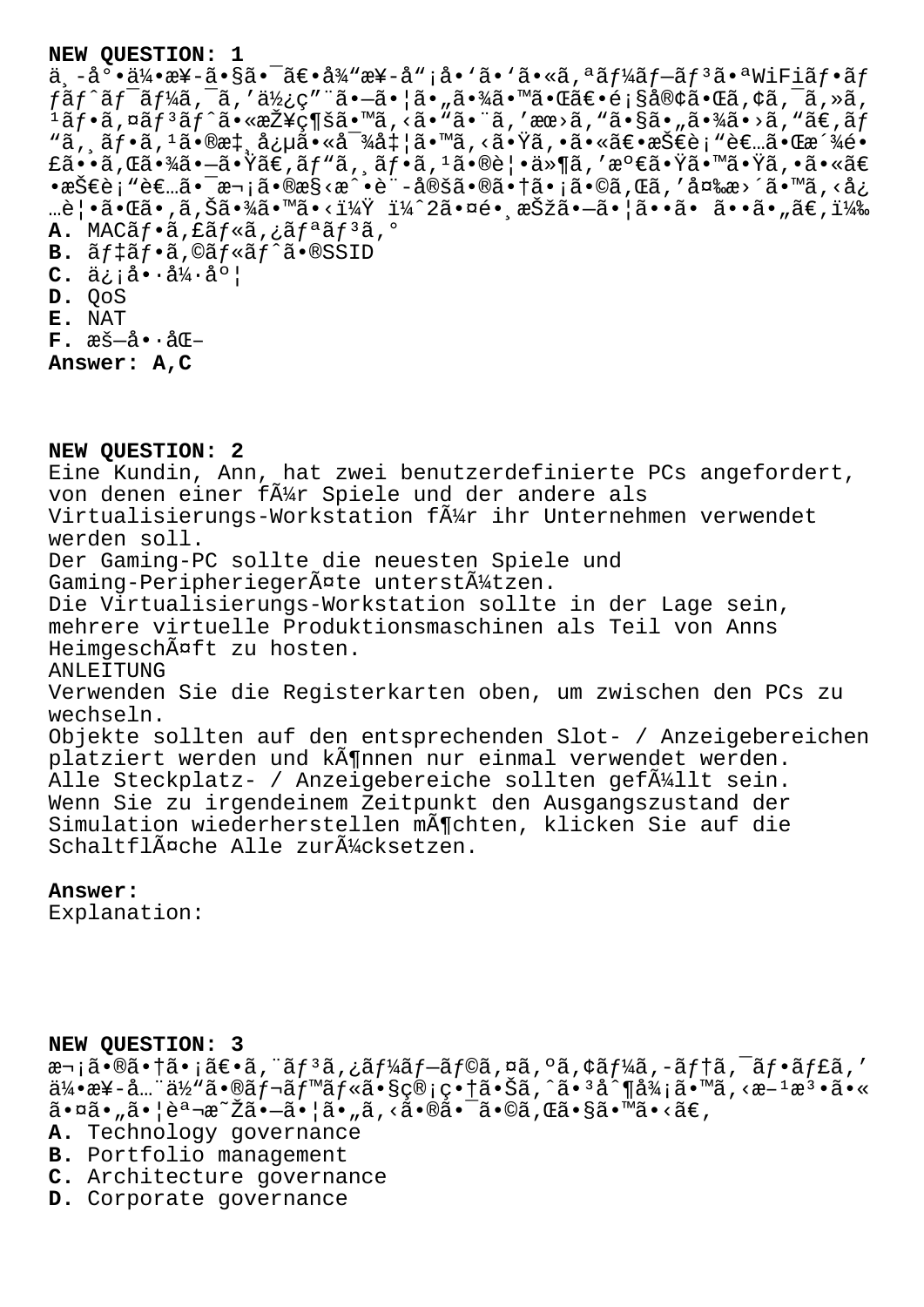## **NEW QUESTION: 4** CORRECT TEXT - (Topic 6) A network associate is adding security to the configuration of the Corp1 router. The user on host C should be able to use a web browser to access financial information from the Finance Web Server. No other hosts from the LAN nor the Core should be able to use a web browser to access this server. Since there are multiple resources for the corporation at this location including other resources on the Finance Web Server, all other traffic should be allowed. The task is to create and apply an access-list with no more than three statements that will allow ONLY host C web access to the Finance Web Server. No other hosts will have web access to the Finance Web Server. All other traffic is permitted. Access to the router CLI can be gained by clicking on the appropriate host. All passwords have been temporarily set to "cisco". The Core connection uses an IP address of 198.18.196.65. The computers in the Hosts LAN have been assigned addresses of 192.168.33.1 - 1 92.168.33.254 \* host A 192.168.33.1 \* host B 192.168.33.2 \* host C 192.168.33.3 \* host D 192.168.33.4 The servers in the Server LAN have been assigned addresses of 172.22.242.17 - 172.22.242.30. The Finance Web Server is assigned an IP address of 172.22.242.23.

### **Answer:**

Explanation: Select the console on Corp1 router Configuring ACL  $Corp1&q1:enable$ Corp1#configure terminal comment: To permit only Host C (192.168.33.3){source addr} to access finance server address (172.22.242.23) {destination addr} on port number 80 (web) Corp1(config)#access-list 100 permit tcp host 192.168.33.3 host 172.22.242.23 eq 80 comment: To deny any source to access finance server address (172.22.242.23) {destination addr} on port number 80 (web) Corp1(config)#access-list 100 deny tcp any host 172.22.242.23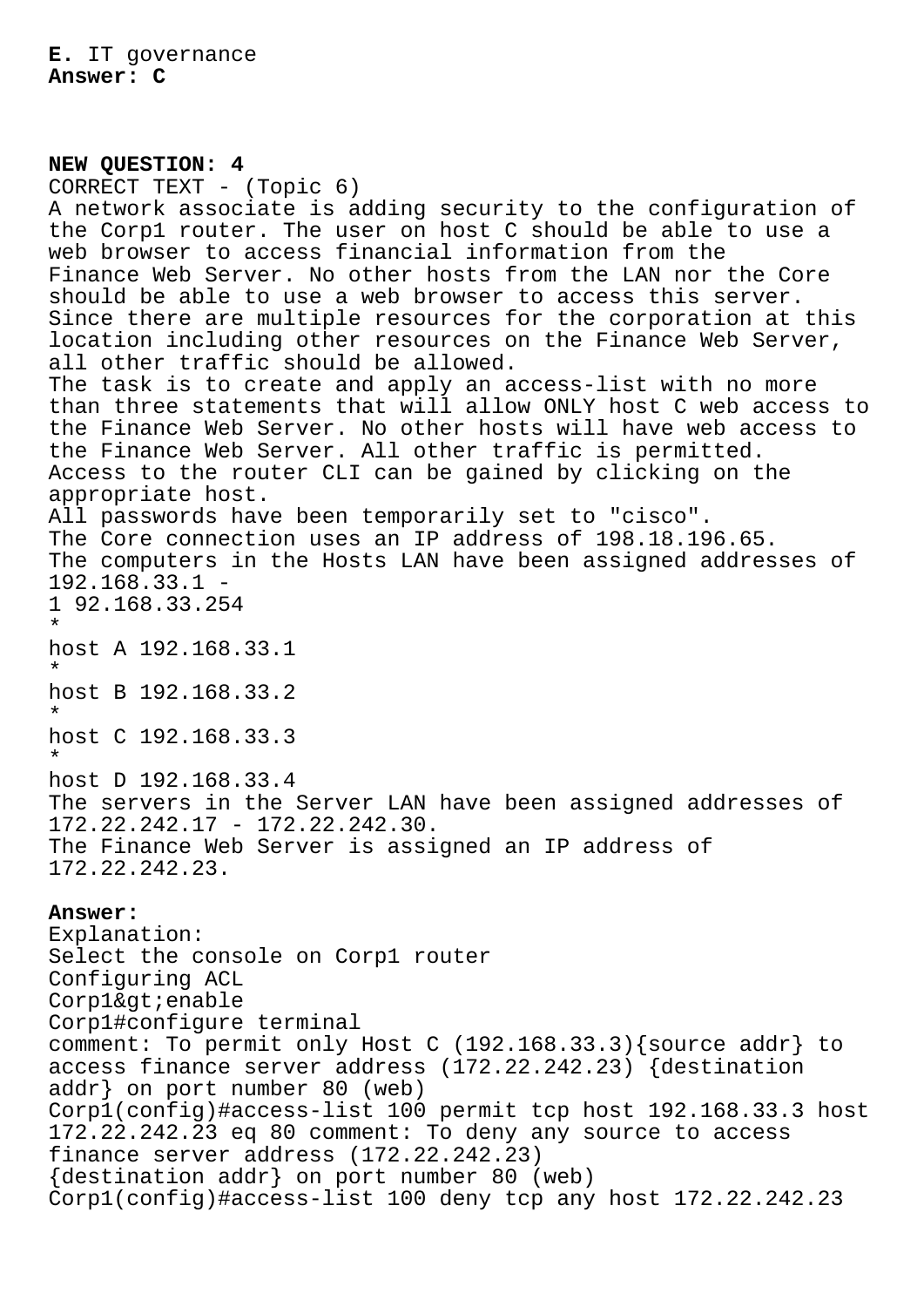comment: To permit ip protocol from any source to access any destination because of the implicit deny any any statement at the end of ACL. Corp1(config)#access-list 100 permit ip any any Applying the ACL on the Interface comment: Check show ip interface brief command to identify the interface type and number by checking the IP address configured. Corp1(config)#interface fa 0/1 If the ip address configured already is incorrect as well as the subnet mask. This should be corrected in order ACL to work type this commands at interface mode : no ip address 192.x.x.x 255.x.x.x (removes incorrect configured ipaddress and subnet mask) Configure Correct IP Address and subnet mask: ip address 172.22.242.30 255.255.255.240 ( range of address specified going to server is given as 172.22.242.17 - 172.22.242.30 ) Comment: Place the ACL to check for packets going outside the interface towards the finance web server. Corp1(config-if)#ip access-group 100 out Corp1(config-if)#end Important: To save your running config to startup before exit. Corp1#copy running-config startup-config Verifying the Configuration: Step1: show ip interface brief command identifies the interface on which to apply access list. Step2: Click on each host A, B, C, & amp; D. Host opens a web browser page, Select address box of the web browser and type the ip address of finance web server (172.22.242.23) to test whether it permits /deny access to the finance web Server. Step 3: Only Host C (192.168.33.3) has access to the server. If the other host can also access then maybe something went wrong in your configuration. Check whether you configured correctly and in order. Step 4: If only Host C (192.168.33.3) can access the Finance Web Server you can click on NEXT button to successfully submit the ACL SIM.

Related Posts Instant H19-371\_V1.0 Access.pdf Best CISM Preparation Materials.pdf Study 1Z0-083 Reference.pdf H12-311 Labs [EX288 Exam Overview](http://tinova-japan.com/books/list-Instant--Access.pdf-840505/H19-371_V1.0-exam.html) [Real C\\_C4H320\\_02 Questions](http://tinova-japan.com/books/list-Best--Preparation-Materials.pdf-848405/CISM-exam.html) [IIA-CIA-Part3-3P Exam Sims](http://tinova-japan.com/books/list-Study--Reference.pdf-404050/1Z0-083-exam.html) [AWS-DevOps Free Prac](http://tinova-japan.com/books/list-Exam-Overview-161626/EX288-exam.html)tice